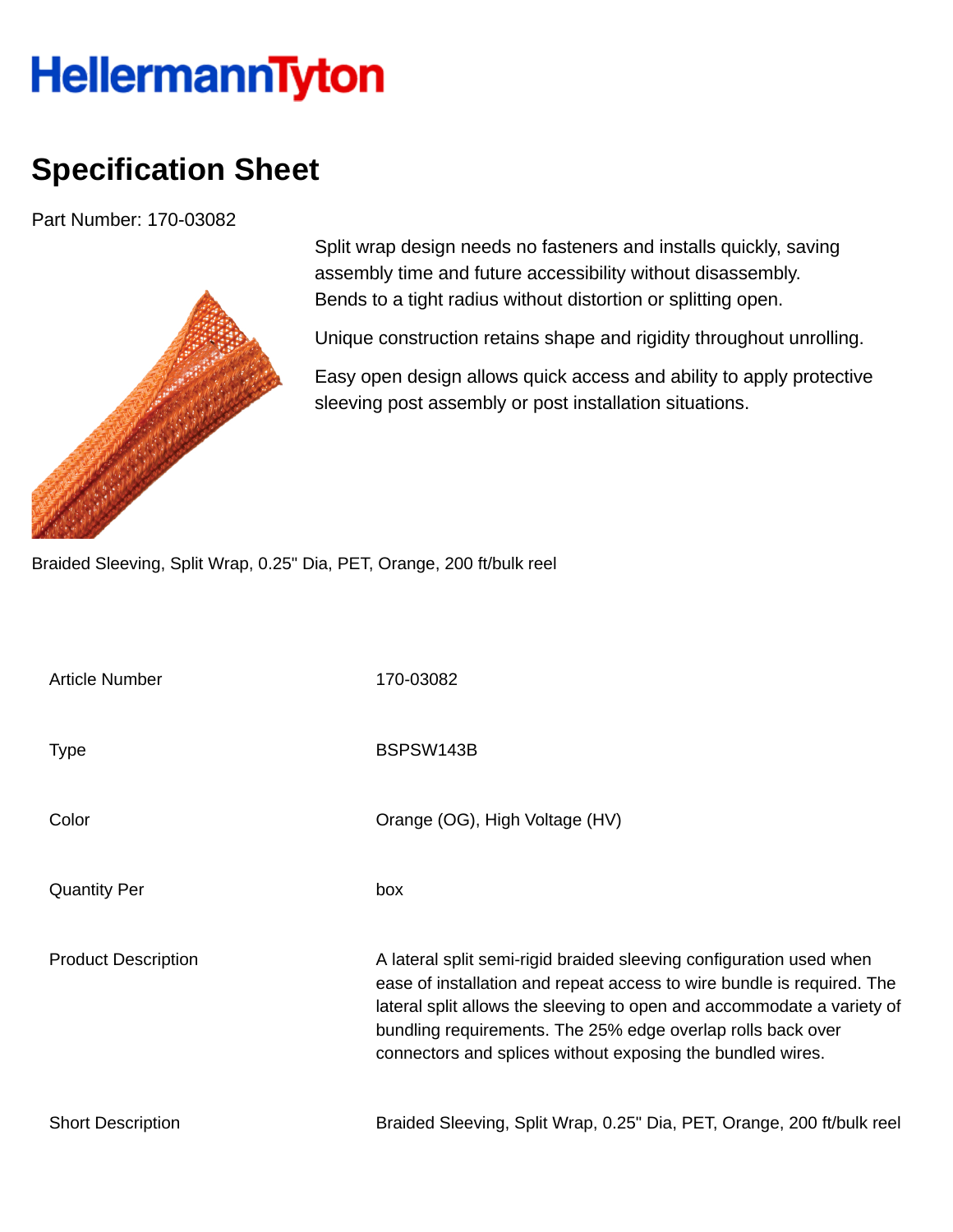| Length L (Imperial)                   | 200.0 |
|---------------------------------------|-------|
| Length L (Metric)                     | 61.0  |
| <b>Bundle Diameter Min (Imperial)</b> | 0.1   |
| <b>Bundle Diameter Min (Metric)</b>   | 2.54  |
| <b>Bundle Diameter Max (Imperial)</b> | 0.25  |
| <b>Bundle Diameter Max (Metric)</b>   | 6.4   |
| Diameter D (Imperial)                 | 0.25  |
| Diameter D (Metric)                   | 6.4   |
| Nominal Diameter (Imperial)           | 0.25  |
| Nominal Diameter (Metric)             | 6.4   |
| Wall Thickness WT (Imperial)          | 0.025 |
| Wall Thickness WT (Metric)            | 0.64  |